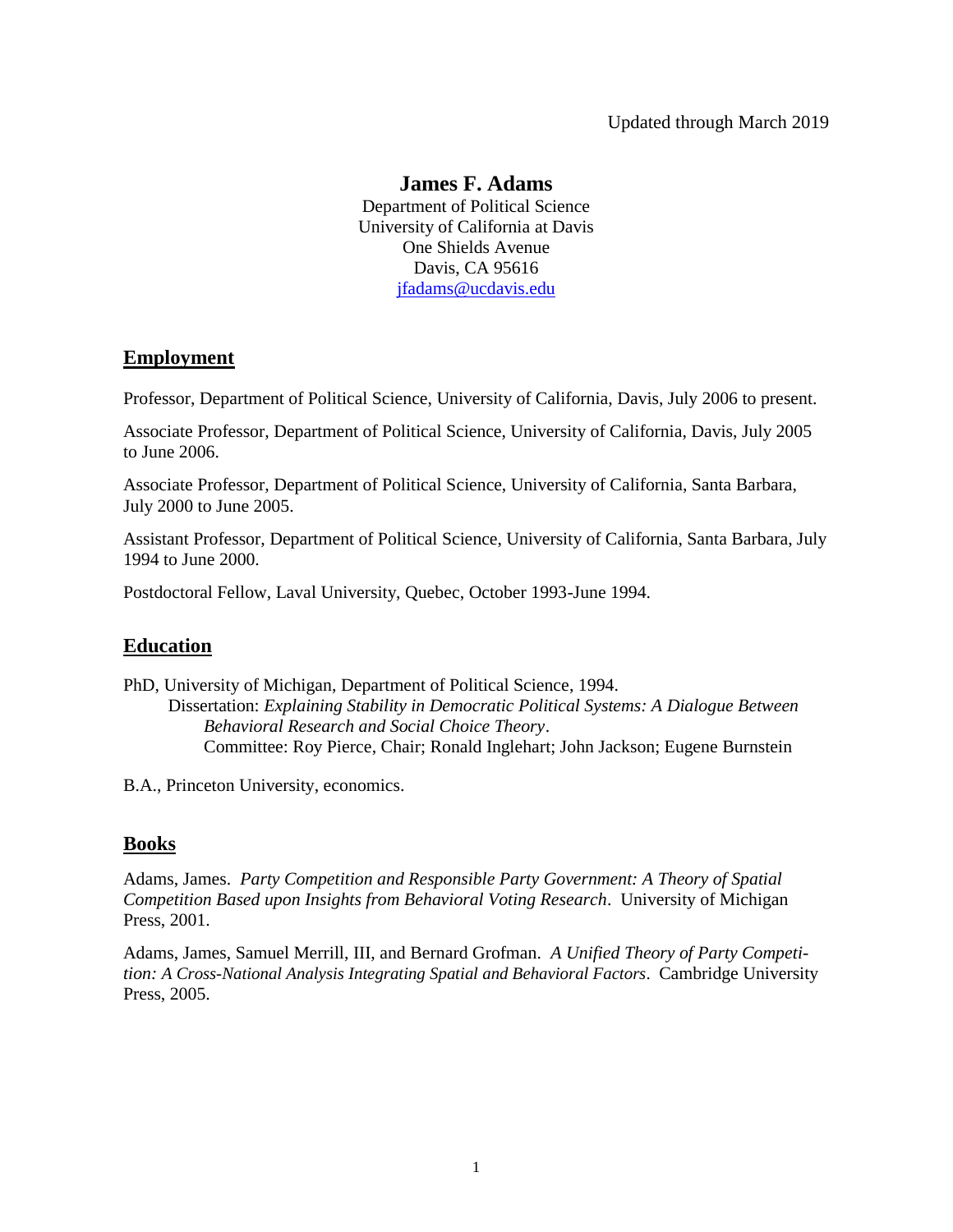## **Articles in Peer-Reviewed Journals**

- 1. Adams, James, Luca Bernardi, and Christopher Wlezien. Forthcoming. "Social welfare policy outputs and governing parties' Left-Right images: Do voters respond?" *Journal of Politics.*
- 2. Adams, James, Luca Bernardi, Lawrence Ezrow, Oakley Gordon, Tzu-Ping Liu, and Christy Phillips. Forthcoming. "A problem with empirical studies of party policy shifts: Alternative measures of party shifts are uncorrelated." *European Journal of Political Research*.
- 3. Bernardi, Luca, and James Adams. Forthcoming. "Governing coalition partners' images shift in parallel, but they do not converge." *Journal of Politics*.
- 4. Bernardi, Luca, and James Adams. Forthcoming. "Does government support respond to governments' social welfare rhetoric or their spending? An analysis of government support in Britain, Spain, and the United States." *British Journal of Political Science*.
- 5. Neundorf, Anja, and James Adams. 2018. "The micro-foundations of party competition and issue ownership: The reciprocal effects of citizens' issue salience and partisan attachments." *British Journal of Political Science* 48(2): 385-406
- 6. Adams, James, Erik Engstrom, Danielle Joeston, Jon Rogowski, Boris Shor, and Walt Stone. Forthcoming. 2017. "Do moderate voters weigh candidates' ideologies? Voters' decision rules in the 2010 congressional elections." *Political Behavior* 39(1): 205-27.
- 7. Adams, James, Lawrence Ezrow, and Christopher Wlezien. 2016. "The company you keep: How citizens infer party positions on European integration from governing coalition arrangements." *American Journal of Political Science* 60(4): 811-23.
- 8. Adams, James, Ethan Scheiner, and Jed Kawasumi. 2016. "Running on character? Running on policy?" An analysis of Japanese candidates' campaign platforms." *Electoral Studies* 44(12): 275-284.
- 9. Fortunato, David, and James Adams. 2015. "How Prime Ministers influence perceptions of their junior partners." *European Journal of Political Research* 54(3): 601-21
- 10. Adams, James, Lawrence Ezrow, and Zeynep Somer-Topcu. 2014. "Do voters respond to party manifestos or to the wider information environment? An analysis of mass-elite linkages on European integration." *American Journal of Political Science* 58(4): 967-78.
- 11. Adams, James, and Samuel Merrill, III. 2014. "Candidates' policy strategies in primary elections: Does strategic voting by the primary electorate matter?" *Public Choice* 160(1): 7-24.
- 12. Adams, James, and Samuel Merrill, III. 2013. "Policy-seeking candidates who value the valence attributes of the winner." *Public Choice* 55(1): 139-161.
- 13. Adams, James, Lawrence Ezrow, Samuel Merrill III, and Zeynep Somer-Topcu. 2013. "Policy-seeking parties in proportional systems with valence-related uncertainty: Does collective responsibility for performance alter party strategies?" *British Journal of Political Science* 43(1): 1-23.
- 14. Abney, Ronni, James Adams, Michael Clark, Malcolm Easton, Lawrence Ezrow, Anja Neundorf, and Spyros Kosmidis. 2013. "When does valence matter? On heightened valence effects for governing parties during election campaigns." *Party Politic*s 19(1): 61-82.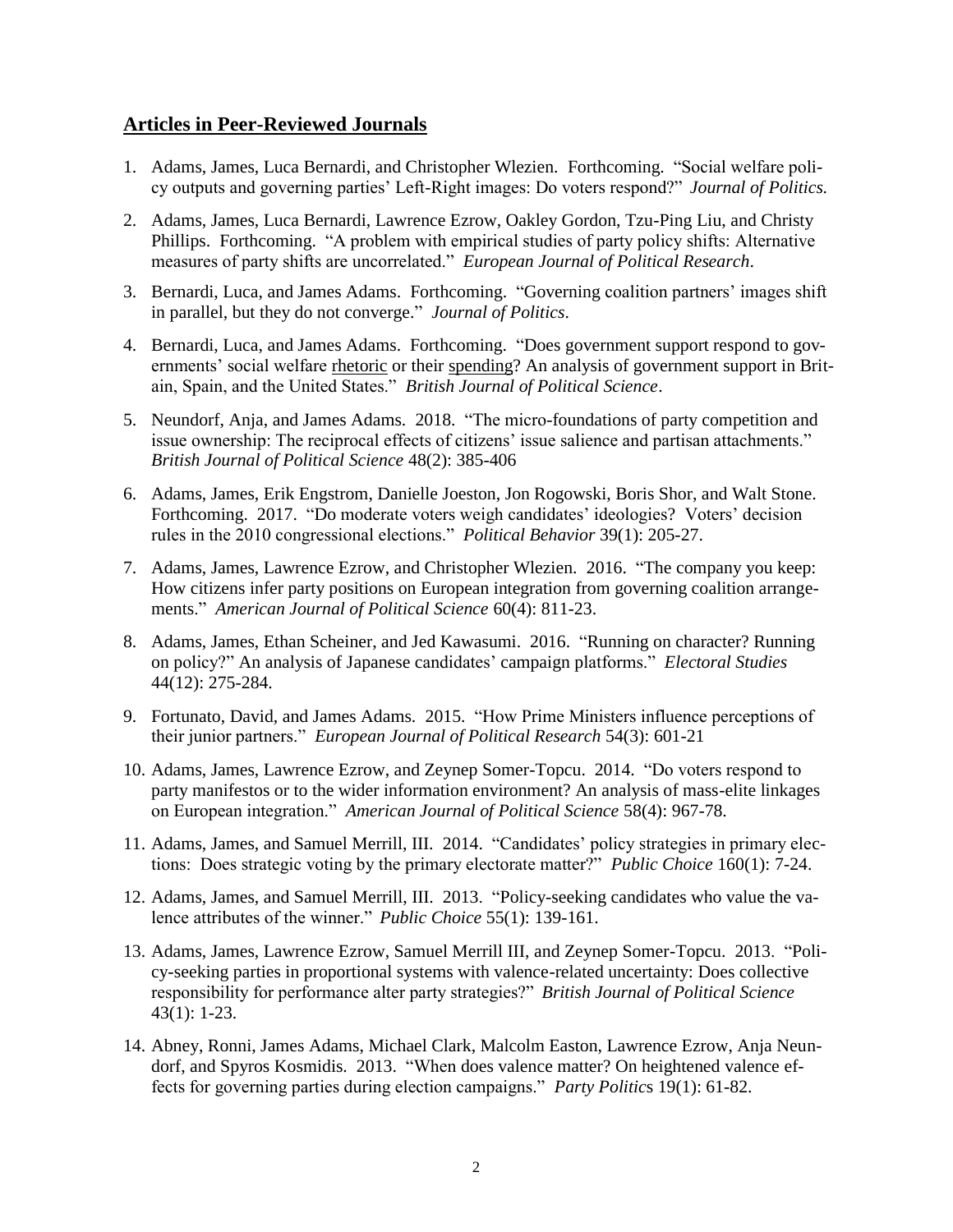- 15. Adams, James. 2012. "The causes and the electoral consequences of party policy shifts in multiparty elections: Theoretical results and empirical evidence." *Annual Review of Political Science* 15: 401-419.
- 16. Adams, James, Lawrence Ezrow, and Debra Leiter. 2012. "Partisan sorting and niche parties in Europe." *West European Politics* 35(6): 1272-94.
- 17. Adams, James, Jane Green, and Caitlin Milazzo. 2012. "Who moves? An analysis of subconstituency reactions to elite depolarization in Britain." *Electoral Studies* 31(4): 643-55.
- 18. Adams, James, Jane Green, and Caitlin Milazzo. 2012. "Has the British public depolarized along with political elites? An American perspective on British public opinion." *Comparative Political Studies* 45(4): 507-530.
- 19. Milazzo, Caitlin, James Adams, and Jane Green. 2012. "Are voter decision rules endogenous to parties' policy strategies? A model with applications to elite depolarization in post-Thatcher Britain." *Journal of Politics* 74(2): 262-276.
- 20. Adams, James, Catherine de Vries, and Debra Leiter. 2012 "Which voting constituencies reacted to elite depolarization in the Netherlands? An Analysis of the Dutch public's policy beliefs and partisan loyalties, 1986-1998. *British Journal of Political Science* 42(1): 81-105.
- 21. Adams, James, Lawrence Ezrow, and Zeynep Somer-Topcu. 2011. "Is anybody listening? Evidence that voters do not respond to European parties' policy programmes." *American Journal of Political Science* 55(2): 370-382.
- 22. Adams, James, Samuel Merrill, III, Beth Simas, and Walt Stone. 2011. "When candidates value good government: A spatial model with applications to congressional elections." *Journal of Politics* 73(1): 17-30.
- 23. Adams, James, Thomas Brunell, Bernard Grofman, and Samuel Merrill, III. 2010. "Why candidate divergence should be expected to be just as great (or even greater) in competitive districts as in noncompetitive ones." *Public Choice* 145(3-4): 417-433.
- 24. Adams, James, and Zeynep Somer-Topcu. 2009. "Do parties adjust their policies in response to rival parties' policy shifts? Spatial theory and the dynamics of party competition in twentyfive democracies." *British Journal of Political Science* 39(4): 825-846.
- 25. Adams, James, Andrea Haupt, and Heather Stoll. 2009. "What moves parties? The role of public opinion and global economic conditions in Western Europe." *Comparative Political Studies* 42(5): 611-639.
- 26. Adams, James, and Samuel Merrill, III. 2009. "Policy-seeking parties in a parliamentary democracy with Proportional Representation: A valence-uncertainty model." *British Journal of Political Science* 39(3): 539-558.
- 27. Adams, James, and Zeynep Somer-Topcu. 2009. "Promise now, win votes later? The electoral effects of parties' policy shifts in 25 postwar democracies." *Journal of Politics* 71(2): 678-692.
- 28. Adams, James, and Lawrence Ezrow. 2009. "Who do European parties represent? How Western European parties represent the policy preferences of opinion leaders." *Journal of Politics* 71(1): 206-223.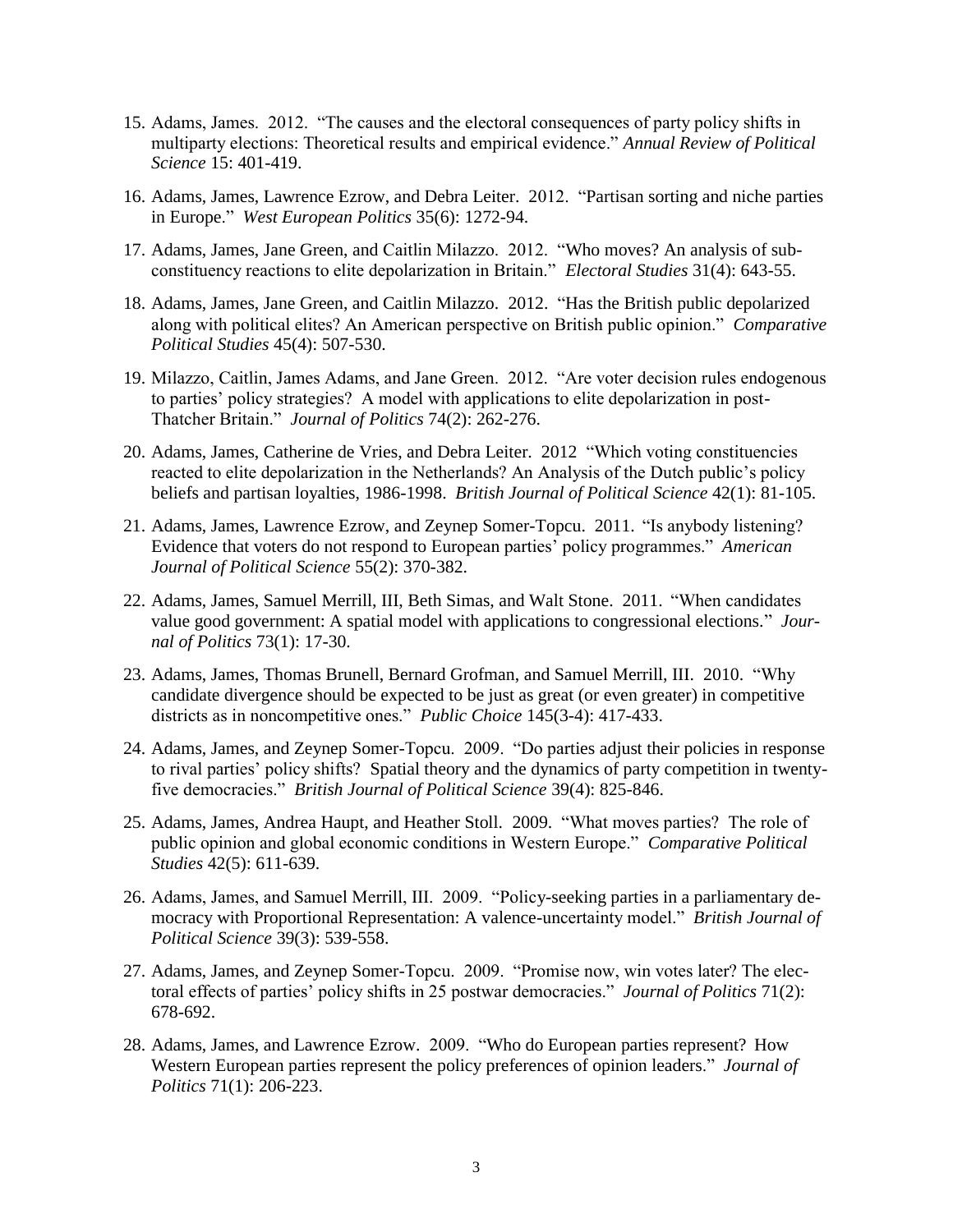- 29. Adams, James, and Alex Mayer. 2008. "Condorcet efficiency and adaptive parties in a spatial model." *Mathematical and Computer Modeling* 48: 1298-1307.
- 30. Adams, James, and Samuel Merrill, III. 2008. "Candidate and party strategies in two-stage elections beginning with a primary." *American Journal of Political Science* 52(2): 344-59.
- 31. Merrill, Samuel III, and James Adams. 2007. "The effects of alternative power-sharing arrangements: Do 'moderating' institutions moderate party strategies and government policy outputs?" *Public Choice* 131(3-4): 413-434.
- 32. Adams, James, and Samuel Merrill, III. 2006. "Why small, centrist, third parties motivate policy divergence by major parties." *American Political Science Review* 50(3): 403-417.
- 33. Adams, James, Michael Clark, Lawrence Ezrow, and Garrett Glasgow. 2006. "Are niche parties fundamentally different from mainstream parties? The causes and the electoral consequences of Western European parties' policy shifts, 1976-1998." *American Journal of Political Science* 50(3): 513-529.
- 34. Bishin, Benjamin, Jay K. Dow, and James Adams. 2006. "Issue representation and diversity in senate elections." *Public Choice* 129(2): 201-215.
- 35. Adams, James, Jay Dow, and Samuel Merrill, III. 2006. "The political consequences of abstention from alienation and abstention from indifference: Applications to presidential elections." *Political Behavior* 28: 65-86.
- 36. Adams, James, Bernard Grofman, and Samuel Merrill, III. 2005. "Does France's two-ballot presidential election system alter candidates' policy strategies? A spatial analysis of candidate strategies in the 1988 presidential election." *French Politics* 3(2): 98-123.
- 37. Adams, James, and Samuel Merrill, III. 2005. "Candidate policy positioning and election outcomes: The three faces of policy representation." *European Journal of Political Research* 44: 899-918.
- 38. Adams, James, Michael Clark, Lawrence Ezrow, and Garrett Glasgow. 2004. "Understanding change and stability in party ideologies: Do parties respond to public opinion or to past election results?" *British Journal of Political Science* 34(4): 589-610.
- 39. Adams, James, Benjamin Bishin, and Jay Dow. 2004. "Representation in congressional campaigns: Evidence for directional/discounting effects in U.S. Senate elections." *Journal of Politics* 66(2): 348-373
- 40. Adams, James, and Samuel Merrill, III. 2003. "Voter turnout and candidate strategies in American elections." *Journal of Politics* 65(1): 121-149.
- 41. Merrill, Samuel, III, and James Adams. 2002. "Centrifugal incentives in multicandidate elections." *Journal of Theoretical Politics* 14: 275-300.
- 42. Merrill, Samuel, III, Bernard Grofman, and James Adams. 2002. "Projection and persuasion effects in national elections." *European Journal of Political Research* 40: 199-223.
- 43. Regenwetter, Michael, James Adams, and Bernard Grofman. 2002. "On the Condorcet efficiency of majority rule: An alternative view of majority cycles and social homogeneity." *Theory and Decision* 53: 153-186.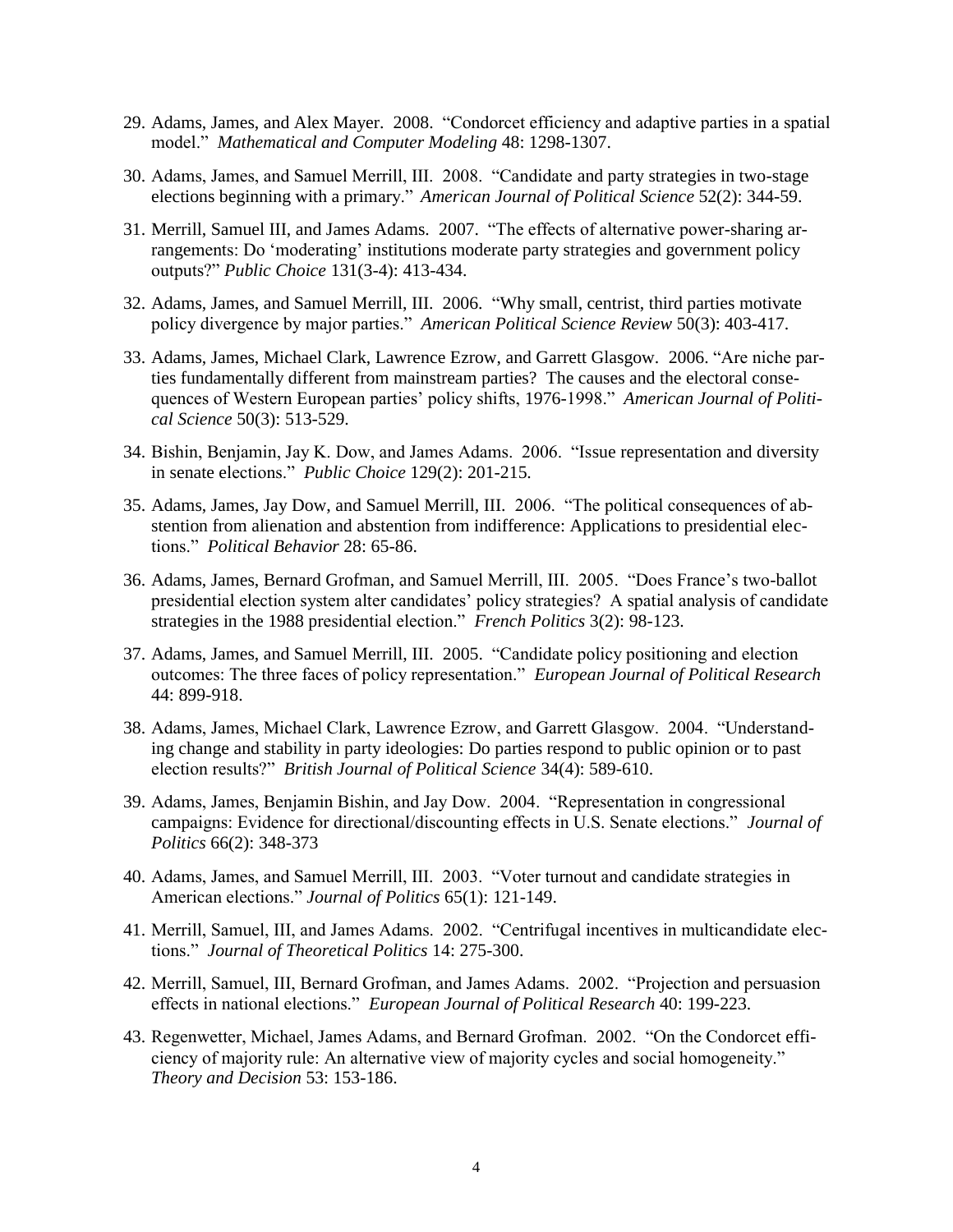- 44. Adams, James. 2001. "A theory of spatial competition with biased voters: Party policies viewed temporally and comparatively." *British Journal of Political Science* 31: 121-158.
- 45. Merrill, Samuel, III, and James Adams. 2001. "Computing Nash equilibria in probabilistic, multiparty spatial models with nonpolicy components. *Political Analysis* 9: 347-61.
- 46. Adams, James. 2000. "Multicandidate equilibrium in American elections." *Public Choice* 103: 297-325.
- 47. Adams, James, and Samuel Merrill, III. 2000. "Spatial models of candidate competition and the 1988 French presidential election: Are presidential candidates vote-maximizers?" *Journal of Politics* 62: 729-756.
- 48. Adams, James, and Ernest Adams. 2000. "The geometry of voting cycles." *Journal of Theoretical Politics* 12: 131-53.
- 49. Adams, James. 1999. "Policy divergence in multicandidate probabilistic spatial voting." *Public Choice* 103: 103-22.
- 50. Adams, James. 1999. "An assessment of voting systems under the proximity and directional models of the vote." *Public Choice* 98: 131-151.
- 51. Adams, James. 1999. "Multicandidate spatial competition with probabilistic voting." *Public Choice* 99: 259-74.
- 52. Adams, James, and Samuel Merrill, III. 1999. "Modeling party strategies and policy representation in multiparty elections: Why are strategies so extreme?" *American Journal of Political Science* 43: 765-91.
- 53. Adams, James, and Samuel Merrill, III. 1999. "Party policy equilibrium for alternative spatial voting models: An application to the Norwegian Storting." *European Journal of Political Research* 36: 235-55.
- 54. Adams, James. 1998. "Partisan voting and multiparty spatial competition: The pressure for responsible parties." *Journal of Theoretical Politics* 10: 5-31.
- 55. Adams, James. 1997. "Condorcet efficiency and the behavioral model of the vote." *Journal of Politics* 59: 1252-63.

#### **Other Publications**

Adams, James, Samuel Merrill, III, and Roi Zur. Forthcoming. "The spatial voting model." *Sage Handbook of Research Methods in Political Science & International Relations*. Luigi Curini and Rob Franzese, editors. London: Sage.

Adams, James. Forthcoming. "Spatial models of party competition in two dimensions." *Oxford Handbook of Public Choice, Volume 1*. Roger Congleten, editor. Oxford University Press.

Rexford, Nathan, and James Adams. 2018. "Electoral laws and parties' programmatic incentives." *The Oxford Handbook of Electoral Systems*. Erik Herron, Robert Pekkanen, and Matthew Shugart, editors. Oxford University Press.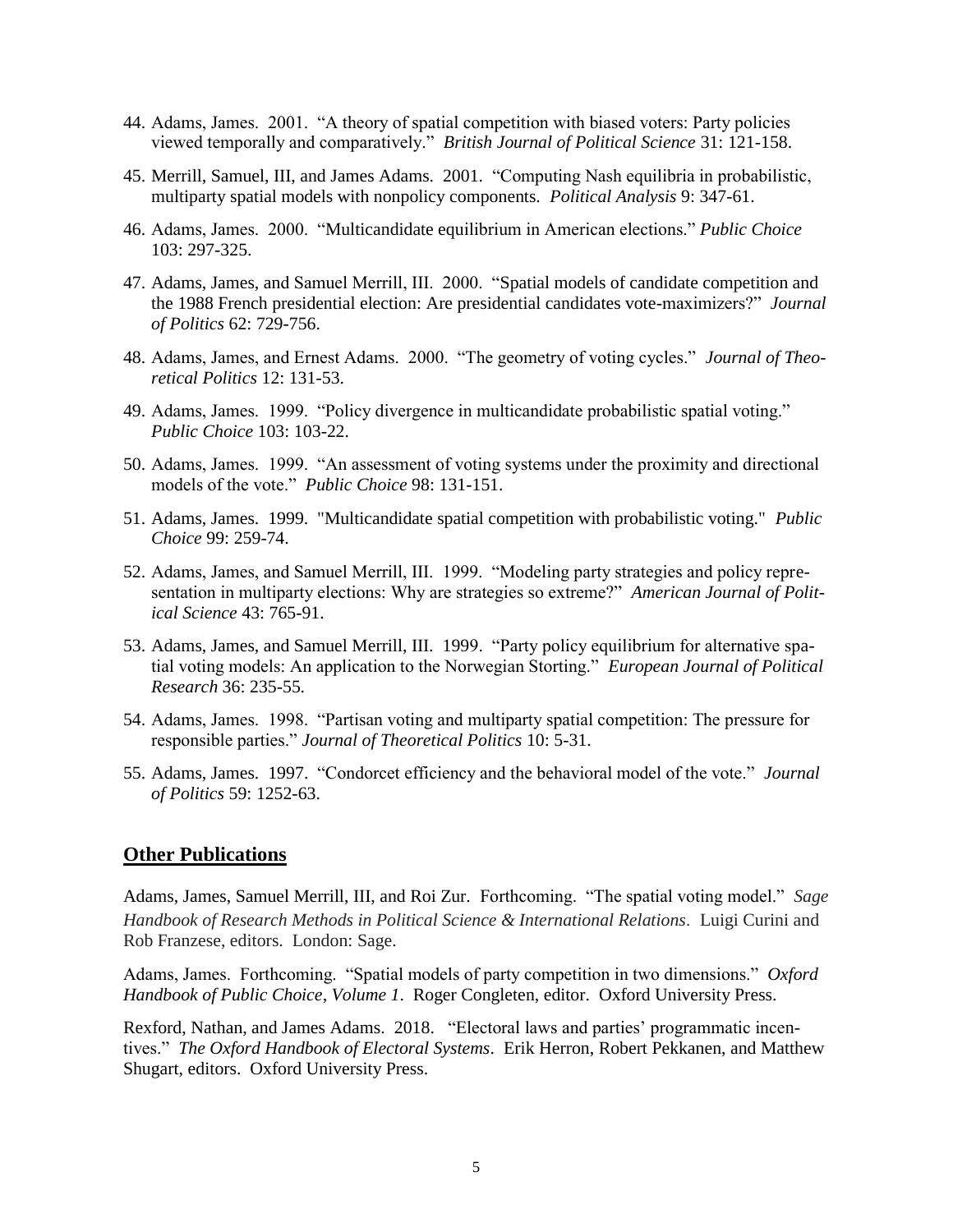Adams, James. 2016. "On the relationship between (parties' and voters') issue attention and issue positions: Response to Dowding, Hindmoor, and Martin." *Journal of Public Policy* 36(1): 25-31.

Adams, James. 2015. "Competing for votes," pages 201-217 in the *Elgar Handbook of Social Choice and Voting*, Jac C. Heckelman and Nicholas R. Miller, editors. Edward Elgar Publishing Limited.

Adams, James, Thomas L. Brunell, Bernard Grofman, and Samuel Merrill III. 2013. "Do Competitive Districts Necessarily Produce Centrist Politicians?" In *Advances in Political Economy*. Norman Schofield, Gonzalo Caballero, and Daniel Kselman, eds. New York: Springer, pp 331- 350.

# **Manuscripts Currently under Review**

Cahill, Christy, and James Adams. "Do governing coalition partners converge on their issue positions? An analysis of the Chapel Hill Expert Survey data from 16 European party systems, 2006- 2010."

Adams, James, Luca Bernardi, and Christy Phillips. "The simplest government heuristic of all: Citizens infer that governing parties are pro-European Union."

Feddersen, Alexandra, and James Adams. "Public opinion backlash in response to party press releases: Evidence from the (unlikely) Swiss case."

## **Awards**

Kellogg/Notre Dame Award for the best paper in Comparative Politics presented at the 2018 Midwest Political Science Association annual conference. Awarded for the paper "The causes of mass-level affective polarization in advanced democracies" (with Noam Gidron and Will Horne).

Pi Sigma Alpha Award for the best paper presented at the 2015 Midwest Political Science Association annual conference. Awarded for the paper "The company you keep: How citizens infer party positions on European integration from governing coalition arrangements" (with Lawrence Ezrow and Christopher Wlezien).

AJPS Best Article Award. Awarded for the best article appearing in the volume of the *American Journal of Political Science* published in the year preceding the 2012 annual meeting of the Midwest Political Science Association. Awarded for the article "Is anybody listening? Evidence that voters do not respond to European parties' policy programmes" (with Lawrence Ezrow and Zeynep Somer-Topcu).

Outstanding Mentor Award from the Consortium for Women and Research, University of California at Davis, 2012. These awards are designed to honor faculty who have engaged in sustained and successful mentoring of women at UC Davis.

The American Political Science Association, Political Organizations and Parties Division, 2008. The Jack L. Walker Outstanding Article Award for an article published in the last two calendar years that makes an outstanding contribution to research and scholarship on political organizations and parties. Awarded for "Why small, centrist third parties motivate policy divergence by major parties." *American Political Science Review* 50(3): 513-529 (with Samuel Merrill, III).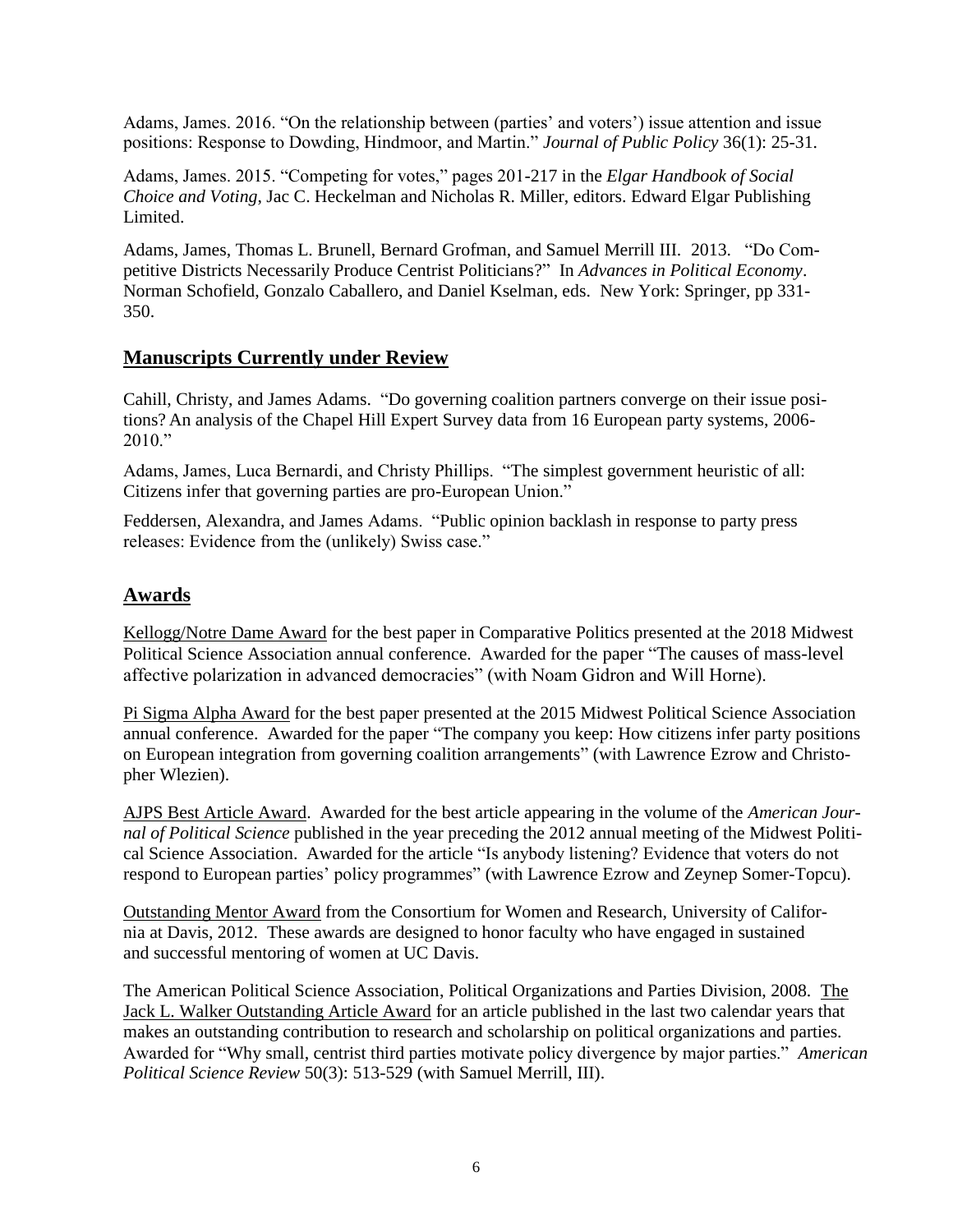The American Political Science Association, Representation and Electoral Systems Division, 2008. The Leon Weaver Award for the best paper presented at a panel sponsored by the Representation and Electoral Systems Division in 2007. Awarded for "Promise now, win votes later? The electoral effects of parties' policy shifts in 25 postwar democracies" (with Zeynep Somer-Topcu).

Voted Outstanding Faculty Member by the Residence Halls Association and Office of Residential Life, UC Santa Barbara (2003-2004 academic year).

Voted "Professor of the Year" by the UCSB students and Mortar Board (1996, 1998).

# **Grants**

- University of California Faculty Research Grant: \$2,000 for "Can Parties Convey Different Policy Images to Different Audiences?" (2012).
- University of California Faculty Research Grant: \$2,000 for "Western European Parties' Policy Reactions to Public Opinion" (2006).
- University of California Faculty Research Grant: \$1,800 for "Spatial Models of Multiparty Competition (2001).
- University of California Faculty Research Grant: \$1,500 for "The Geometry of Voting Cycles (2000).
- University of California Faculty Research Grant: \$1,600 for "Models of Voter Turnout and Candidate Strategies in American Elections" (1999).

# **Professional Activities, University Service, and Teaching**

Editorial Board, *American Political Science Review*, October 2004 – July 2007. Editorial Board, *Journal of Politics*, October 2004 – October 2006, and January 2011-present. Editorial Board, *American Journal of Political Science,* January 2014-June 2018. Editorial Board, *British Journal of Political Science,* January 2013-present.

Division Chair for the American Political Science Association Section on Political Organizations and Parties, for the 2015 Annual Meeting, held in San Francisco, September 2015.

Reviewer: *American Journal of Political Science*, *American Political Science Review*, *Economics and Politics*, *Journal of Politics*, *Journal of Theoretical Politics*, *Political Behavior*,  *Theory and Decision*, *Electoral Studies*, *Public Choice*, *British Journal of Political Science*, *Legislative Studies Quarterly*, The University of Michigan Press, Cambridge University Press, Oxford University Press, and the National Science Foundation.

Vice Chair, Department of Political Science, UC Santa Barbara, April 2004 – June 2005. Director of Graduate Studies, UC Davis, January 2009 – April 2012 and Fall 2014.

Undergraduate courses taught British Politics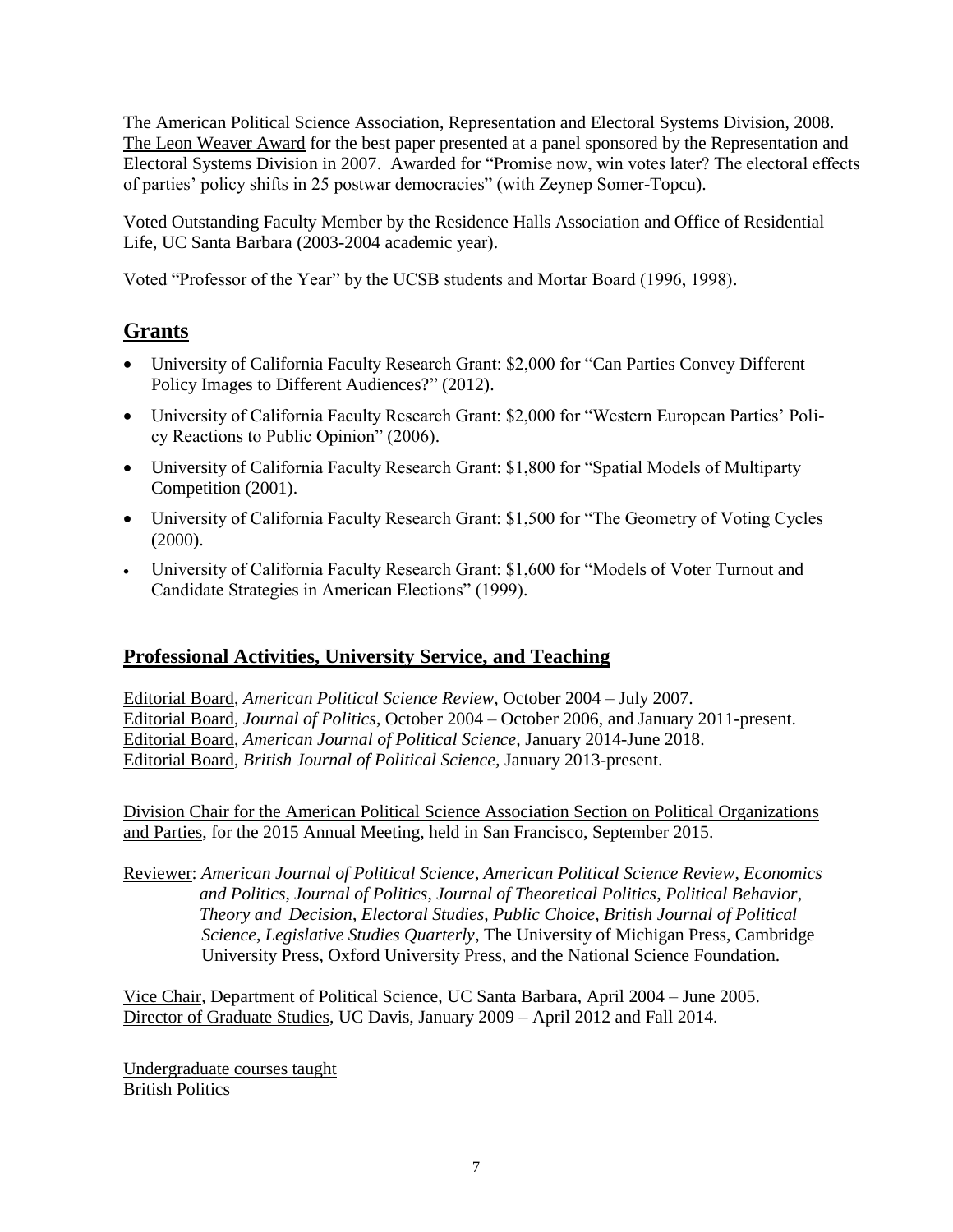French Politics German Politics Introduction to Comparative Politics The Political Consequences of Electoral Laws Introduction to Research Methods

Graduate courses taught

The Comparative Politics of Western Europe Political Representation in Advanced Industrial Societies Games and Models in Political Science Theoretical Approaches to Spatial Modeling

- Empirical Applications of Spatial Modeling
- Dissertation Committees:
- Christy Cahill (Chair), PhD from UC Davis, June 2017.
- Nathan Rexford (Co-chair), PhD from UC Davis, June 2017.
- Jordan Kujala, PhD from UC Davis, June 2017.
- Christopher Donnelly, PhD from UC Davis, June 2017.
- Huey Li, PhD from UC Davis, June 2017.
- Matthew Bergman, PhD from UC San Diego, September 2016.
- Debra Leiter (Chair), PhD from UC Davis, June 2013. Assistant Professor of Political Science at the University of Missouri at Kansa City.
- Florence So, PhD from UCLA, June 2012. Assistant professor, Aarhus University, Denmark.
- Caitlin Milazzo (Co-chair), PhD from UC Davis, June 2011. Lecturer in the School of Politics and International Relations, University of Nottingham, UK.
- Elizabeth Simas, PhD from UC Davis, June 2011. Assistant Professor of Political Science at the University of Houston, Houston TX.
- Kris Inman, PhD from UC Davis, June 2011.
- Andrea Duwel, PhD from UC Davis, June 2010.
- Zeynep Somer-Topcu (Chair), PhD from UC Davis, June 2009. Assistant Professor of Political Science at the University of Texas at Austin.
- Gary Stradiotto, PhD from UC Davis, June 2009.
- Andrea Haupt (Chair), PhD from UC Santa Barbara, June 2007. Associate Professor of Political Science at Santa Barbara Community College, Santa Barbara, CA.
- Michael Clark (Chair), PhD from UC Santa Barbara, June 2006. Associate Professor of Political Science at Northern Illinois University, DeKalb, IL.
- Lawrence Ezrow (Chair), PhD from UC Santa Barbara, June 2005. Professor in European Politics, Essex University, Colchester, UK.
- Gigi Gokcek, PhD from UC Santa Barbara, June 2003. Associate Professor of Political Science at Dominican University, San Rafael, CA.
- Bonnie Field, PhD from UC Santa Barbara, June 2002. Associate Professor of Global Studies at Bentley College, Waltham, MA.

 Political methodology search committee, UC Davis Political Science Department, 2005-2006, 2006-2007.